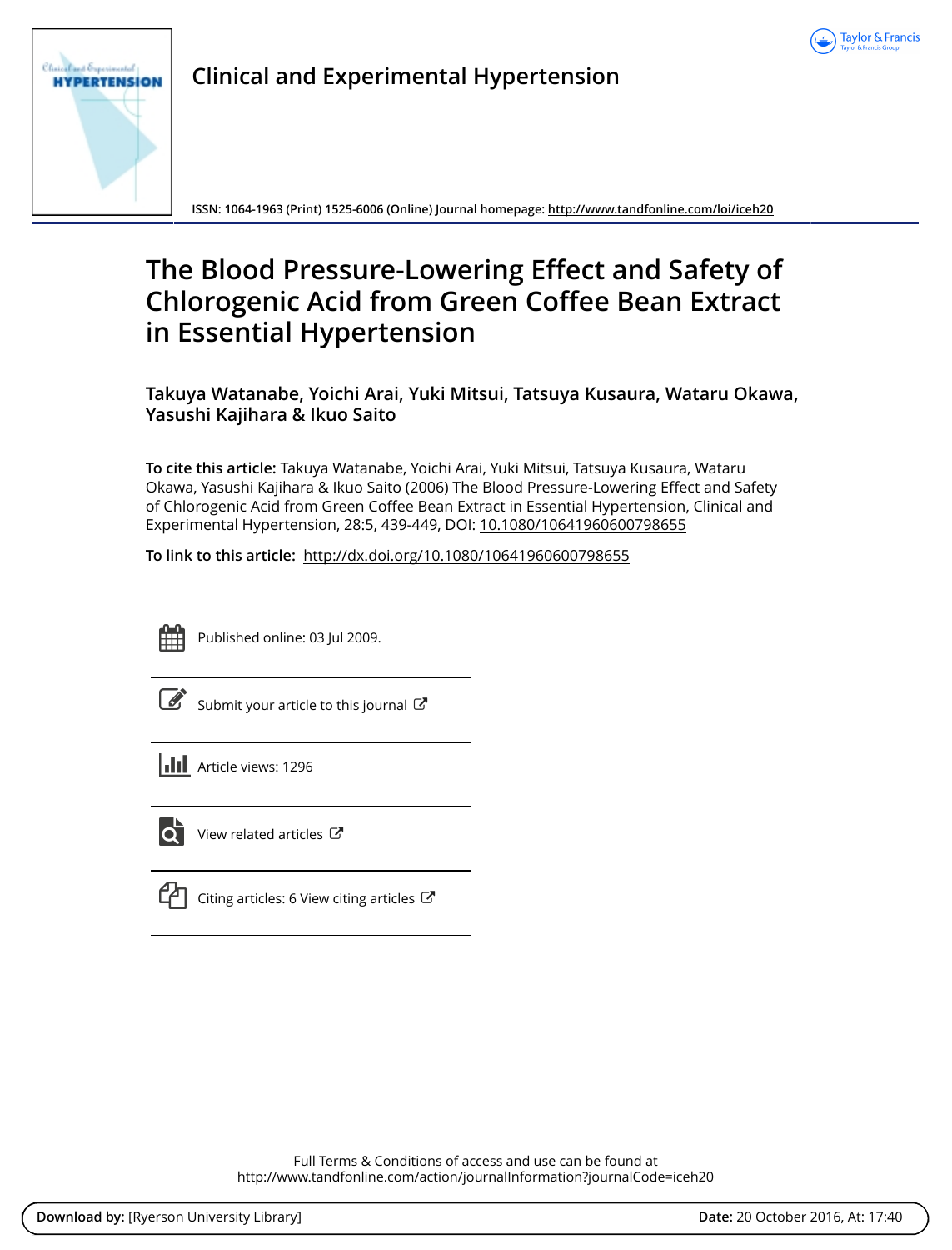# **The Blood Pressure-Lowering Effect and Safety of Chlorogenic Acid from Green Coffee Bean Extract in Essential Hypertension**

# TAKUYA WATANABE, $^{\rm l}$  YOICHI ARAI, $^{\rm l}$  YUKI MITSUI, $^{\rm l}$ TATSUYA KUSAURA,<sup>1</sup> WATARU OKAWA,<sup>1</sup> YASUSHI KAJIHARA, $^{\rm l}$  AND IKUO SAITO $^{\rm 2}$

<sup>1</sup>Health Care Products Laboratories, Kao Corporation, Tokyo, Japan <sup>2</sup>Health Center, Keio University, Tokyo, Japan

*Chlorogenic acids (CGA) in green coffee bean extract (GCE) reduce blood pressure in spontaneously hypertensive rats and humans. The authors examined the blood pressure-lowering effect and safety of CGA in patients with mild hypertension through a placebo-controlled, randomized clinical trial. Subjects (n=28) were randomized to receive treatment with CGA (140 mg/day) from GCE or placebo. Blood pressure, pulse rate, body mass index, routine blood test, hematochemistry, urinalysis, and subjective symptoms were recorded throughout the study. In the CGA group, but not the placebo group, blood pressure (systolic and diastolic) decreased significantly during the ingestion period. There was no difference in body mass index and pulse rate between groups, nor were there any apparent side effects. Thus, CGA from GCE is effective in decreasing blood pressure and safe for patients with mild hypertension.*

**Keywords** blood pressure, functional foods, chlorogenic acid, green coffee beans, clinical trial

# **Introduction**

Many functional foods reduce blood pressure (BP) (1,2). Polyphenols are well-known antioxidants that protect body tissues against damage caused by reactive oxygen species. Polyphenols are widely distributed in foods such as tomatoes, apples, chocolate, coffee, and tea (3). Many epidemiologic studies suggest that the consumption of polyphenol-rich foods prevents various kinds of diseases related to oxidative stress. For example, wine and tea might protect against coronary heart disease (4), whereas soy might protect against cancer (5).

Green coffee bean extract (GCE) has a high polyphenol content and is particularly rich in chlorogenic acids (CGA)(6). CGA are a family of esters that are formed by quinic acid and several hydroxycinnamic acids, particularly caffeic, ferulic, and *p*-coumaric acids,

Submitted September 12, 2005; accepted February 7, 2006.

Address correspondence to Takuya Watanabe, Health Care Products Laboratories, Kao Corporation, 1-3, Bunka 2-chome, Sumida-ku, Tokyo 131-8501, Japan; E-mail: watanabe.takuya@kao.co.jp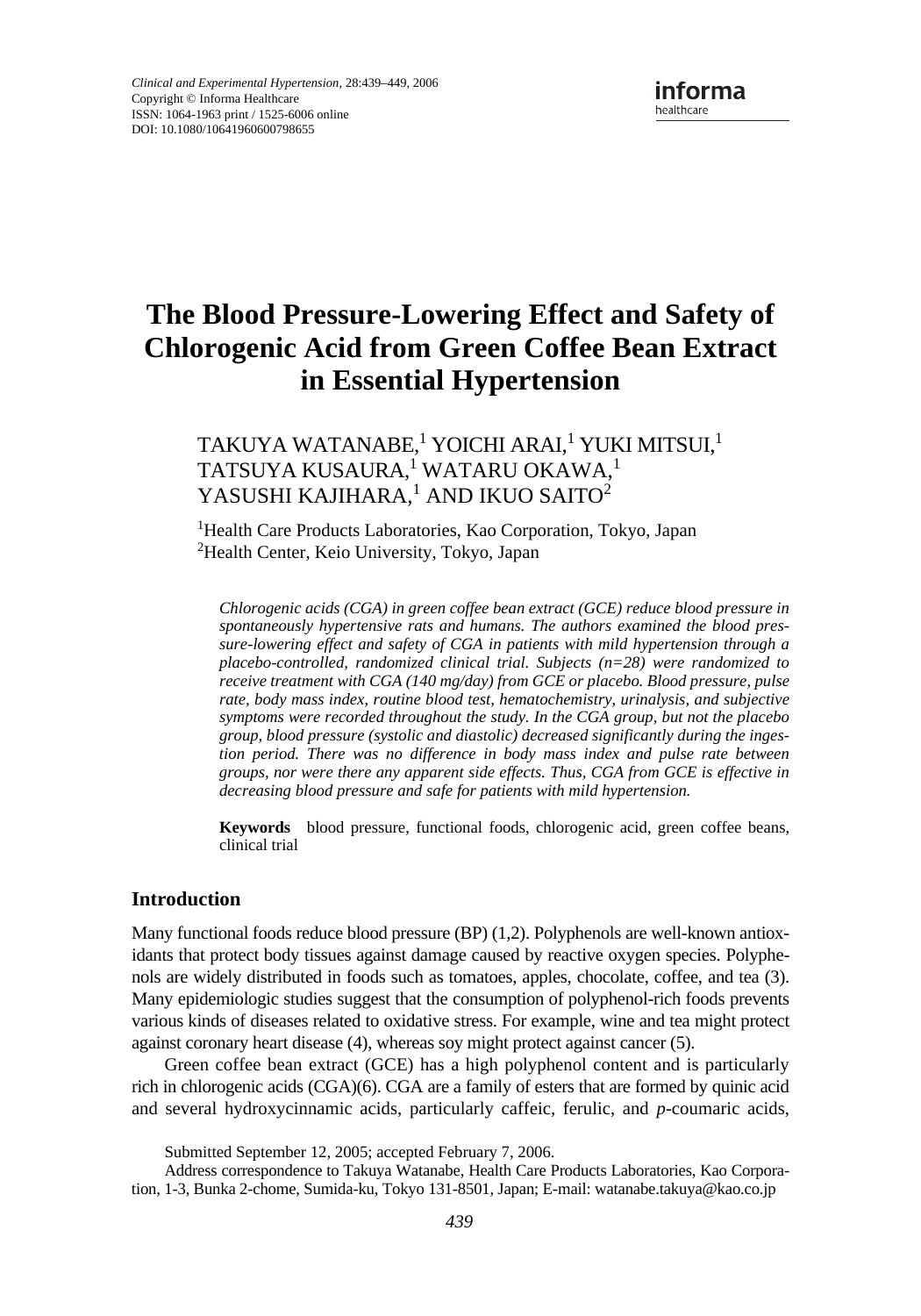each of which forms three isomeric CGA by conjugating with the quinic acid hydroxyl group located at the 3, 4, or 5 position (7). The major CGA in GCE are caffeoylquinic (CQA), feruloylquinic, and dicaffeoylquinic (diCQA) acids, in a ratio of 70:19:11. The ratio of CQA isomers is 22:27:51 for 3-CQA, 4-CQA, and 5-CQA, respectively.

Suzuki et al. reported that in spontaneous hypertensive rats (SHR), the ingestion of GCE reduces BP in a dose-dependent manner (8). The single oral administration of 5- CQA, the major component of CGA in GCE, decreases BP in SHR, suggesting that the effect of GCE on BP is at least partially due to 5-CQA (8). The same group subsequently confirmed that both short-term and long-term oral administration of ferulic acid (4 hydroxy-3-methoxycinnamic acid), a metabolite of 5-CQA in humans (9), has hypotensive effects in SHR (10).

The present study used GCE (a natural product) instead of CGA (a chemical compound) to investigate the hypotensive effects in humans. The current authors recently demonstrated that the short-term ingestion of GCE in humans has a hypotensive effect and reported a dose-response relationship from 70 mg to 280 mg CGA per day (11). In the present study, the aim was to examine the hypotensive effect of long-term ingestion of CGA from GCE and its safety in patients with mild hypertension.

# **Materials and Methods**

Forty Japanese patients with mild essential hypertension who were otherwise healthy were enrolled in this study. Mild essential hypertension was defined as systolic BP (SBP) of 140–159 mmHg and/or diastolic BP (DBP) of 90–99 mmHg. The patients were trying to modify their lifestyle through methods such as weight reduction, dietary sodium reduction, physical activity such as brisk walking, and modification of alcohol consumption. The present authors monitored their BP and lifestyle modifications over two months. Exclusion criteria included serious medical problems requiring specific treatment, pregnancy, or possible pregnancy. Of the 40 patients, 28 patients with mild essential hypertension after the two-month monitoring period were selected for analysis. Twelve patients did not meet the BP inclusion criteria. None of the subjects were taking antihypertensive agents.

#### *Materials*

The subjects received 125 mL/day fruit and vegetable juice mixed with GCE (0.48 g). The placebo consisted of the fruit and vegetable juice only. The CGA content in GCE determined by high-pressure liquid chromatography was 30.9% (w/w). Based on this value, the CGA consumption in the CGA group was determined to be 140 mg/day. This dose was chosen based on the findings of the authors' previous dose-response study (11).

#### *Experimental Protocol*

A double-blind, placebo-controlled, randomized clinical trial was conducted. Keycode data are kept only by the controller until the entire trial is completed and the patient data are fixed. This study was approved by the Ethics Committee of the Health Center, Isogo Central & Neurosurgical Hospital, Japan. After written informed consent was obtained, subjects were randomly allocated to either the placebo  $(n = 14)$  or CGA  $(n = 14)$  group. The subjects were required to keep a lifestyle case card to evaluate the extent of non-pharmacologic therapy with weight reduction, dietary sodium reduction, physical activity, and modification of alco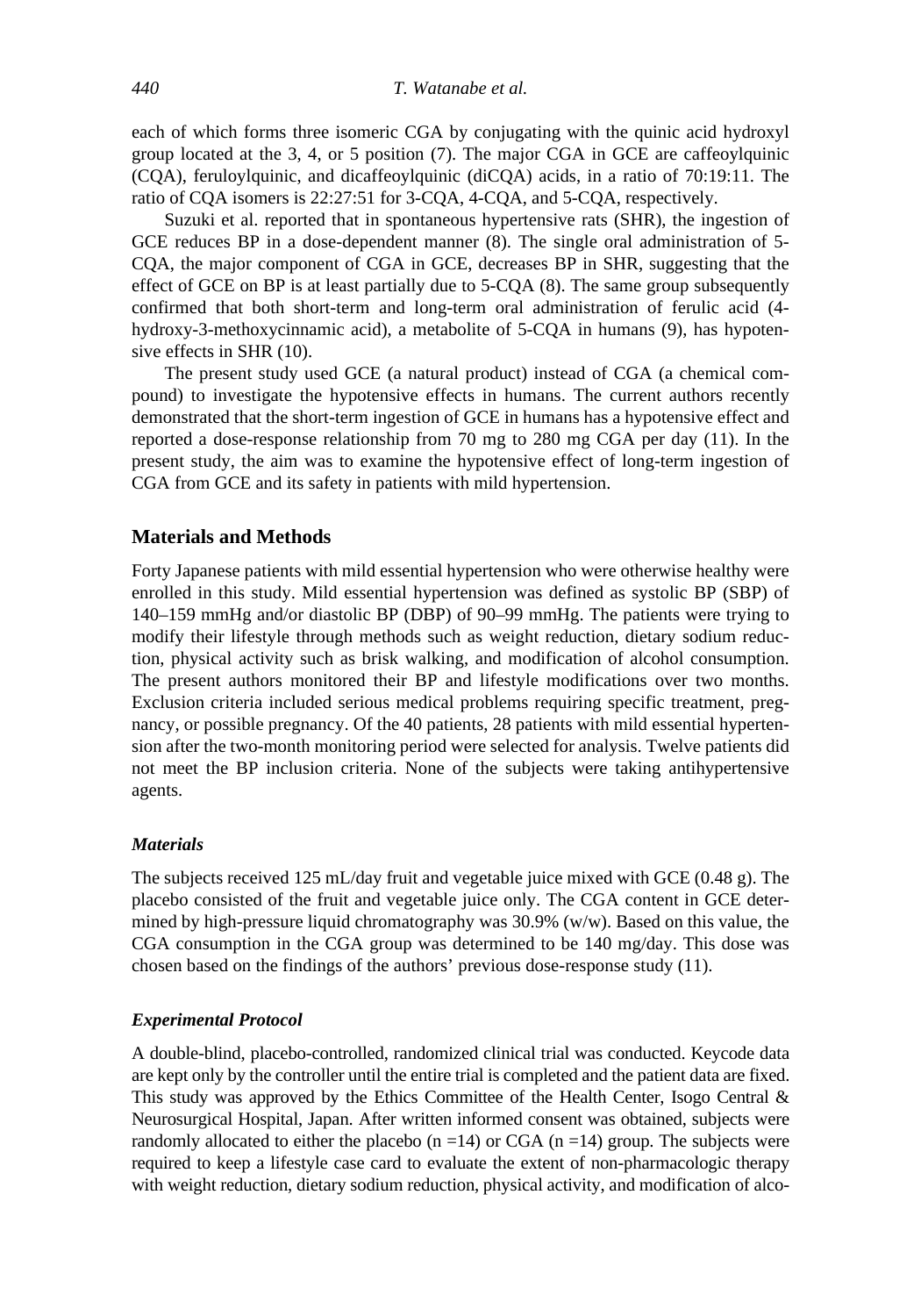hol consumption. In the analysis of BP and pulse rate, patients were instructed not to eat

breakfast and to visit the hospital in the morning. BP and pulse rate were measured in a sitting position after resting for 5 min. This procedure was repeated three times, and the average of the three measurements was taken as the BP and pulse rate for assessment.

After a two-week run-in period, subjects ingested the drink containing 140 mg CGA (CGA group) or the placebo drink (placebo group) daily for 12 weeks. Each of the following measurements was taken throughout the run-in period, during the intake period, and after the intake period: BP, pulse rate, body mass index, routine blood test, hematochemistry, urinalysis, and subjective symptoms. Body mass index was calculated by dividing body weight (kg) by height (m) squared. Blood and urine samples were collected in the morning after an overnight fast. An analysis of subjective symptoms and side effects was performed by a physician based on the questionnaire survey.

#### *Data and Statistical Analysis*

All data were expressed as mean  $\pm$  SE. Differences between the means of the two groups were evaluated by repeated measures two-way analysis of variance (ANOVA). A *p* value of less than 0.05 was considered to indicate statistical significance. A Mann-Whitney *U* test was performed for post hoc analysis. Outlier data were defined as data points greater than 1.5 box-lengths either below or above the  $25<sup>th</sup>$  and  $75<sup>th</sup>$  percentiles, respectively. Outliers were not involved in the statistical analyses, but are shown in the box plot. Statistical analysis was performed using SPSS 10.0J software for Windows (SPSS, Chicago, Illinois, USA).

# **Results**

## *Hypotensive Effect*

The subjects' characteristics are shown in Table 1. There was no significant difference in baseline characteristics between the two groups. There were also no significant differences between the two groups in the prevalence of patients on non-pharmacologic therapy, such as weight reduction, dietary sodium reduction, physical activity, and modification of alcohol consumption. None of the 28 subjects dropped out of the study, and all received all examinations during the study. Distributions of the BP values are shown in Figure 1, and the changes in BP for the two groups are shown in Figure 2. There was no significant

|                                  | Table 1<br>Characteristics of the two groups |                |
|----------------------------------|----------------------------------------------|----------------|
|                                  | Group                                        |                |
|                                  | Placebo group                                | CGA group      |
| Number of patients (male/female) | 14(6/8)                                      | 14(5/9)        |
| Age (years)                      | $51 \pm 8$                                   | $52 \pm 11$    |
| BMI $(kg/m^2)$                   | $25.0 \pm 3.5$                               | $23.8 \pm 3.3$ |
| $SBP$ (mmHg)                     | $147 \pm 5$                                  | $145 \pm 6$    |
| $DBP$ (mmHg)                     | $90 \pm 4$                                   | $91 \pm 2$     |

 $BMI = body$  mass index;  $SBP = systolic blood pressure$ ;  $DBP = diastolic blood pressure$ . Each value represents the mean  $\pm$  SD.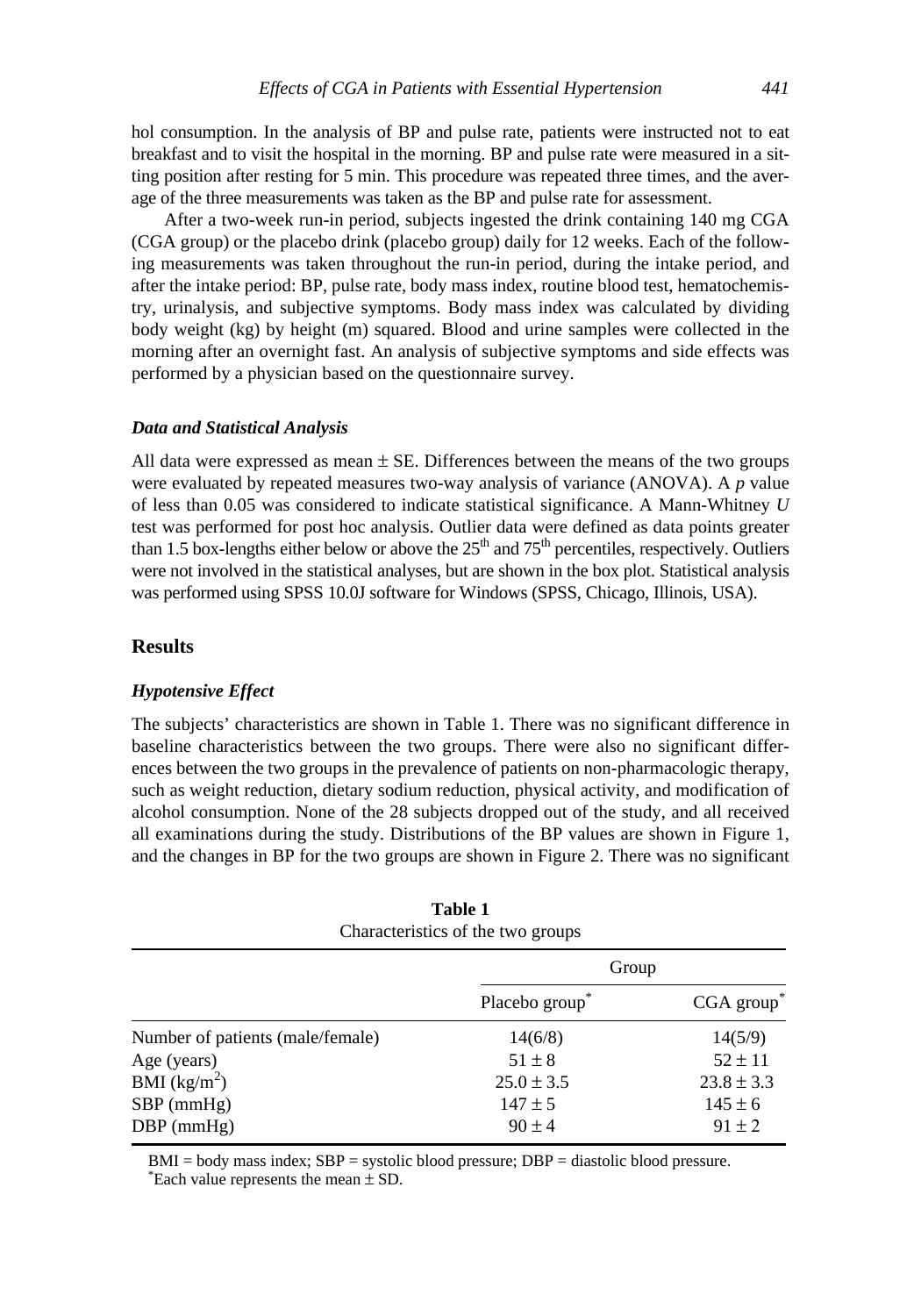

**Figure 1.** Distributions of blood pressure values.



**Figure 2.** Change in BP:  $\triangle$ , placebo group;  $\odot$ , CGA group. Each value represents the mean  $\pm$  SE (n=14). \*p<0.05, \*\*p<0.01, \*\*\*p<0.001 vs placebo group. #p<0.05, ##p<0.01, ###p<0.001 vs baseline value.

change in BP in the placebo group. In the CGA group, BP values decreased from  $145 \pm 1$  / 91  $\pm$  1 mm Hg at baseline to 142  $\pm$  2 / 90  $\pm$  1 mm Hg at 2 weeks, 137  $\pm$  2 / 84  $\pm$  2 mm Hg at 4 weeks, and 135 ± 2 / 84 ± 1 mm Hg at 12 weeks (SBP *p* <0.001, DBP *p*<0.05). SBP and DBP were significantly reduced in the CGA group compared to the placebo group.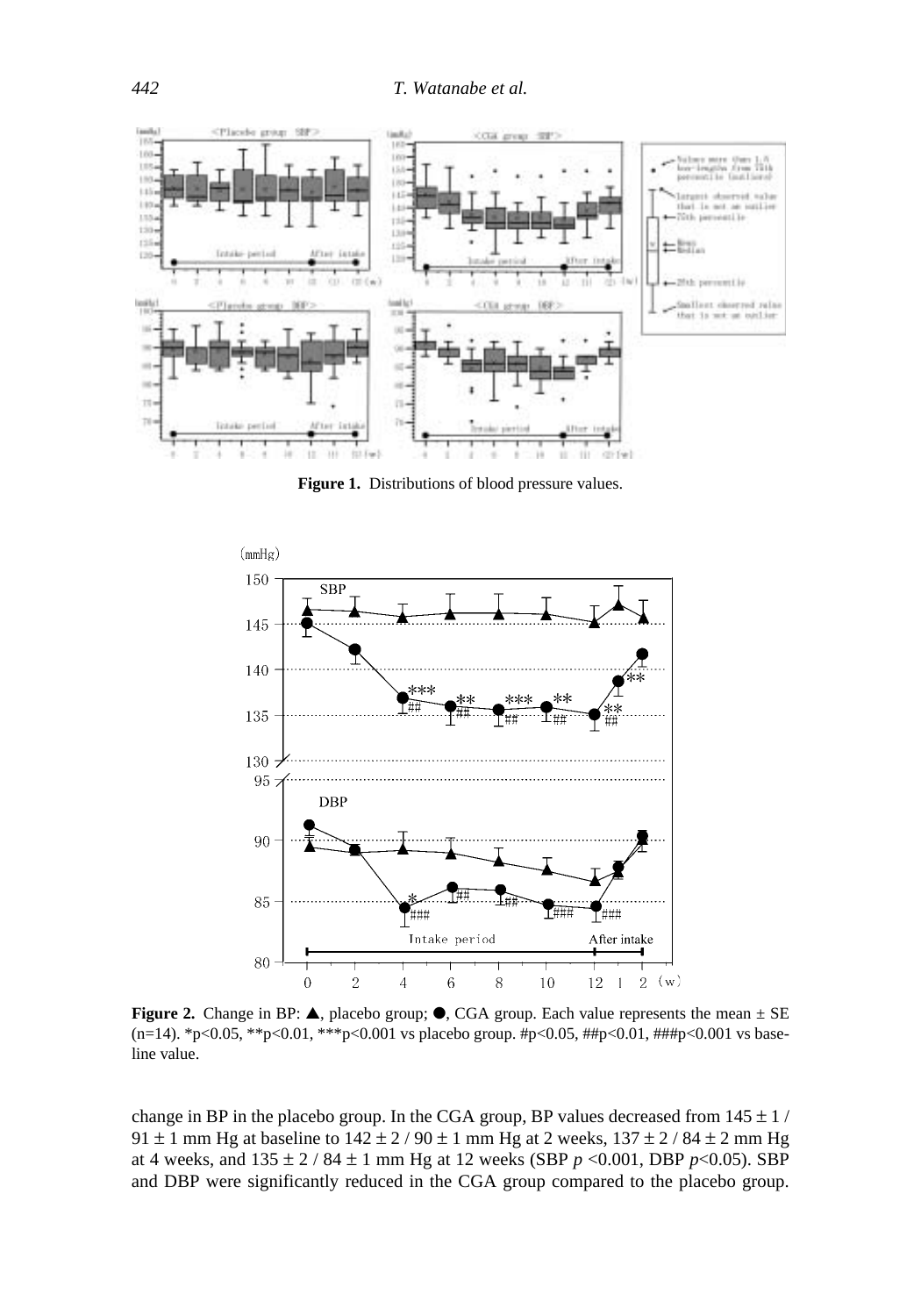|                                                         |                   |                |            | Change in pulse rate and body mass index |                   |                |            |                |            |                  |
|---------------------------------------------------------|-------------------|----------------|------------|------------------------------------------|-------------------|----------------|------------|----------------|------------|------------------|
|                                                         |                   |                |            |                                          | Intake period (w) |                |            |                |            | After intake (w) |
|                                                         | Group             |                |            |                                          |                   |                | $\equiv$   |                |            |                  |
| Pulse rate (beats/min)                                  | dno.fa<br>Placebo | $78 + 2$       | $78 \pm 2$ | $78 \pm 2$                               | $77 + 2$          | $77 \pm 2$     | $77 + 2$   | $78 \pm 2$     | $78 \pm 2$ | $78 + 2$         |
|                                                         | CGA group         | $76 \pm 1$     | $74 \pm 1$ | $74 \pm 1$                               | $74 \pm 1$        | $73 \pm 1$     | $73 \pm 1$ | $72 \pm 1$     | $74 \pm 1$ | $75 \pm 1$       |
| BMI ( $\text{kg/m}^2$ )                                 | group<br>Placebo  | $25.0 \pm 0.9$ |            | $25.0 \pm 1.0$                           |                   | $25.0 \pm 1.0$ |            | $25.0 \pm 1.0$ |            | $25.0 \pm 1.0$   |
|                                                         | CGA group         | $23.8 \pm 0.9$ |            | $23.7 \pm 0.9$                           |                   | $23.8 \pm 0.8$ |            | $23.9 \pm 0.8$ |            | $23.8 \pm 0.8$   |
| $\Gamma$ al al al manazioni di al manazioni di $\Gamma$ |                   |                |            |                                          |                   |                |            |                |            |                  |

|       | ma<br>ă                              |
|-------|--------------------------------------|
| Table | nge in pulse rate and $\overline{a}$ |
|       | h                                    |

Each value represents the mean  $\pm$  SE (n = 14). Each value represents the mean  $\pm$  SE (n = 14).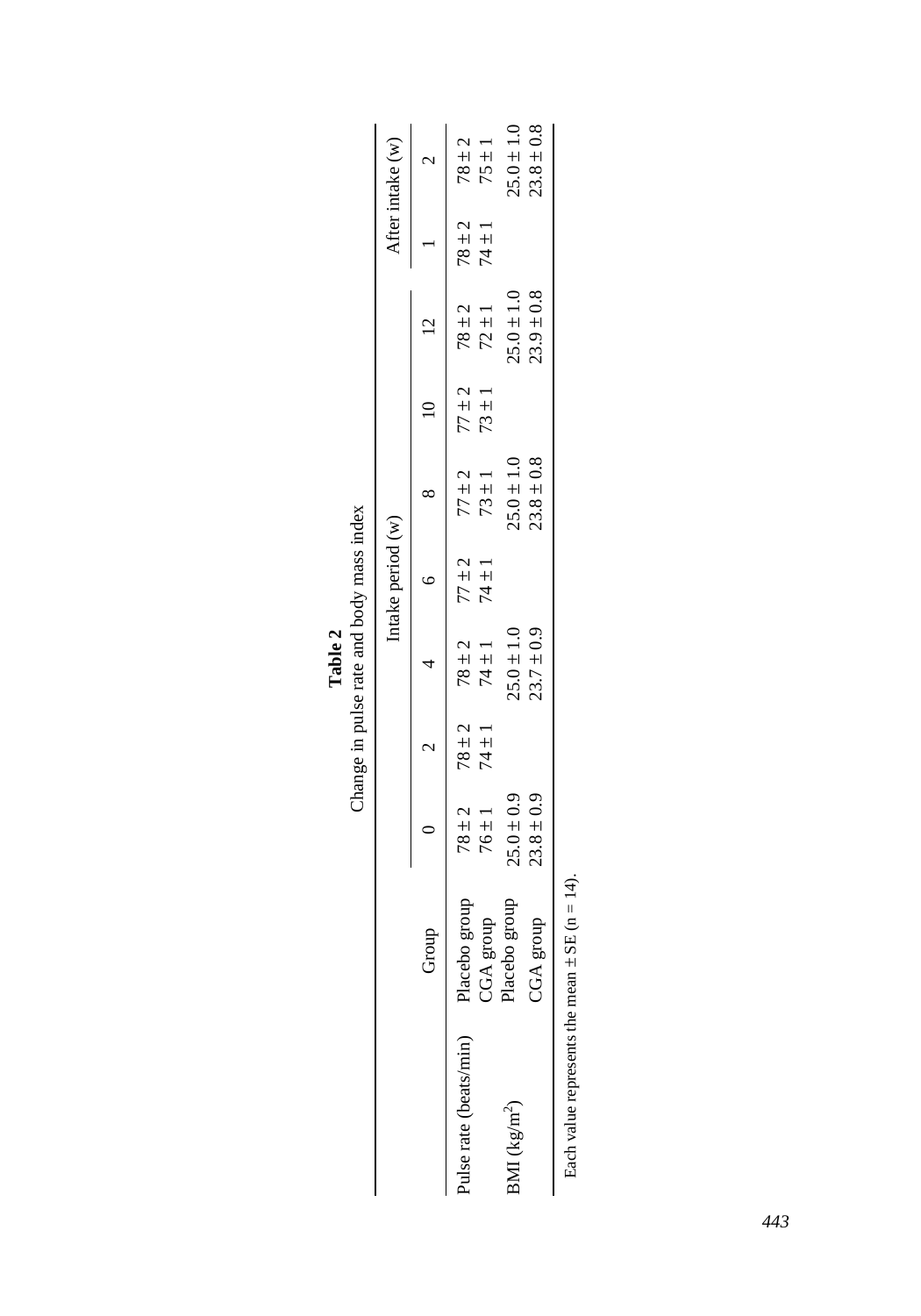Changes in pulse rate and body mass index are shown in Table 2. There was no significant difference between the two groups in these measures.

#### *Safety*

There were no serious side effects in either group, and all subjects completed the study. Long-term ingestion of CGA produced no changes in the serum biochemical variables (see Table 3). There was no significant change in serum iron, magnesium, copper, zinc, or vitamin B1 in the two groups (see Figure 3). A physician judged the general clinical safety with regard to side effects.

# **Discussion**

# *Possible Mechanism*

Lifestyle modification is recommended as a basic treatment for mild hypertension. Dietary modification through the use of functional foods is included as part of this non-pharmacologic approach. The present study evaluated the hypotensive effect of 12-week administration of CGA. This study appears to be the first to demonstrate a depressor effect of CGA from GCE following long-term ingestion in patients with mild hypertension. The present results are consistent with those of a previous study of short-term GCE ingestion in rats (8,10) and humans (11).

Ambulatory blood pressure monitoring (ABPM) provides information about BP during daily activity and sleep. The present authors incorporated no data on ABPM—a limitation that needs to be considered in future studies.

The hypotensive effect of CGA might involve nitric oxide (NO)-mediated vasodilation, as suggested by Suzuki et al. (8). The role of reactive oxygen species in hypertension is attracting considerable attention (12). Patients with uncontrolled hypertension have elevated levels of hydrogen peroxide and superoxide anions (13). Superoxide anions deplete NO bioavailability in endothelial tissue by reacting with NO to produce peroxynitrite (ONOO<sup>-</sup>)(14). Many investigators have proposed that NO deficiency is a cause of hypertension (e.g., 14). Calver et al. suggested that NOmediated dilation is reduced in hypertensive patients (15). CGA intake might improve NO bioavailability in hypertensive patients because ferulic acid, a metabolite of 5-CQA (9), scavenges superoxide (16) and exhibits hypotensive effects in SHR (10).

### *Safety*

CGA are well-known polyphenols with anti-oxidative properties (3) and have long been considered to be protective factors against cancer (17). Therefore, their consumption might have potential health benefits. The Japanese consume approximately 1 g/day polyphenols from their diet (18), whereas Americans consume 1.1 g/day (19). In the present study, subjects ingested 140 mg of CGA from GCE daily for 12 weeks. Based on the average intake of polyphenols per day, the dose of CGA in the present study is likely to be within safety limits. Indeed, green coffee beans are commonly used as a supplement in processed foods and beverages in Japan, and people commonly ingest this ingredient in their daily diet. This study confirmed the dietary safety of CGA for patients with mild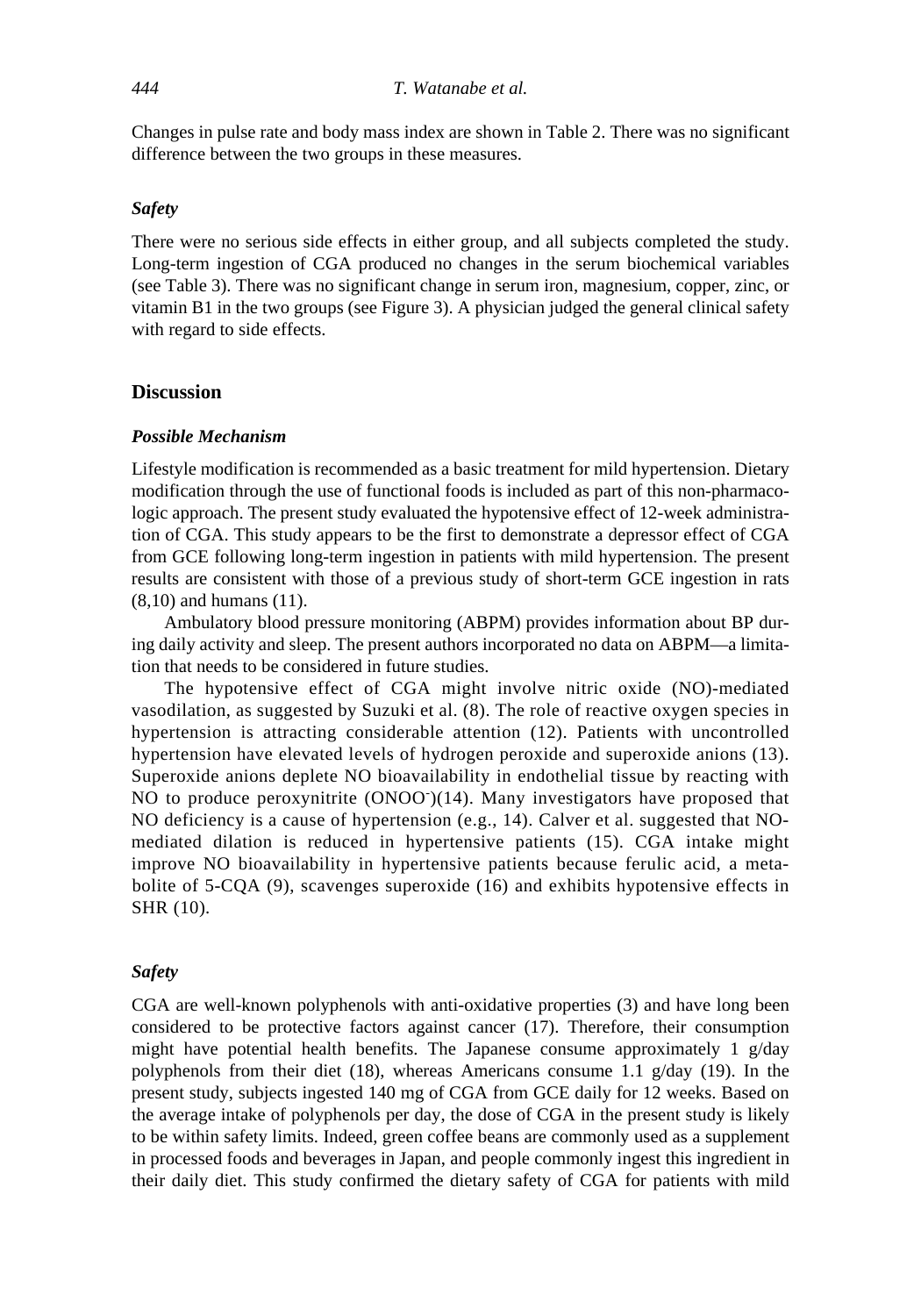Change in serum biochemical variables Change in serum biochemical variables **Table 3**

|                                                                                                                                                                                                                                                                                                                                                                                  |                                                                                                |                                                                                                                                                 |                                                                    | Placebo group                                                                                                                                                                                                                                                 |                                                 |                |                | CGA group                    |              |
|----------------------------------------------------------------------------------------------------------------------------------------------------------------------------------------------------------------------------------------------------------------------------------------------------------------------------------------------------------------------------------|------------------------------------------------------------------------------------------------|-------------------------------------------------------------------------------------------------------------------------------------------------|--------------------------------------------------------------------|---------------------------------------------------------------------------------------------------------------------------------------------------------------------------------------------------------------------------------------------------------------|-------------------------------------------------|----------------|----------------|------------------------------|--------------|
|                                                                                                                                                                                                                                                                                                                                                                                  |                                                                                                | Baseline                                                                                                                                        | 4 weeks                                                            | 12 weeks                                                                                                                                                                                                                                                      | After intake                                    | Baseline       | 4 weeks        | 12 weeks                     | After intake |
|                                                                                                                                                                                                                                                                                                                                                                                  | (mm <sup>3</sup> )                                                                             | 5429 ± 278                                                                                                                                      | $5254 \pm 260$                                                     | $5854 + 27$                                                                                                                                                                                                                                                   | $5615 \pm 309$                                  | $5436 \pm 440$ | $6393 \pm 516$ | $5771 \pm 323$               | 6464 ± 485   |
|                                                                                                                                                                                                                                                                                                                                                                                  | m <sup>3</sup> )<br>(×10000/mm <sup>3</sup> )<br>(g/dl)<br>(%)                                 | $456 \pm 1$                                                                                                                                     | $449 \pm 11$                                                       |                                                                                                                                                                                                                                                               | 446±41                                          | $452 \pm 12$   |                | $445 \pm 11$<br>$14 \pm 0.4$ |              |
|                                                                                                                                                                                                                                                                                                                                                                                  |                                                                                                |                                                                                                                                                 |                                                                    |                                                                                                                                                                                                                                                               |                                                 | $14 \pm 0.5$   |                |                              |              |
|                                                                                                                                                                                                                                                                                                                                                                                  |                                                                                                |                                                                                                                                                 | $\begin{array}{c} 14\pm1\\ 41\pm1 \end{array}$                     |                                                                                                                                                                                                                                                               |                                                 |                |                |                              |              |
|                                                                                                                                                                                                                                                                                                                                                                                  |                                                                                                | $147385$ $147471$ $147471$ $147471$ $147471$ $147471$ $147471$ $147471$ $147471$ $147471$ $147471$ $147471$ $147471$ $147471$ $147471$ $147471$ |                                                                    | $43.14 + 14.14 + 14.14 + 14.14 + 14.14 + 14.14 + 14.14 + 14.14 + 14.14 + 14.14 + 14.14 + 14.14 + 14.14 + 14.14 + 14.14 + 14.14 + 14.14 + 14.14 + 14.14 + 14.14 + 14.14 + 14.14 + 14.14 + 14.14 + 14.14 + 14.14 + 14.14 + 14.14 + 14.14 + 14.14 + 14.14 + 14.$ |                                                 |                |                |                              |              |
|                                                                                                                                                                                                                                                                                                                                                                                  |                                                                                                |                                                                                                                                                 |                                                                    |                                                                                                                                                                                                                                                               |                                                 |                |                |                              |              |
|                                                                                                                                                                                                                                                                                                                                                                                  |                                                                                                |                                                                                                                                                 |                                                                    |                                                                                                                                                                                                                                                               |                                                 |                |                |                              |              |
|                                                                                                                                                                                                                                                                                                                                                                                  |                                                                                                |                                                                                                                                                 |                                                                    |                                                                                                                                                                                                                                                               |                                                 |                |                |                              |              |
|                                                                                                                                                                                                                                                                                                                                                                                  |                                                                                                |                                                                                                                                                 |                                                                    |                                                                                                                                                                                                                                                               |                                                 |                |                |                              |              |
|                                                                                                                                                                                                                                                                                                                                                                                  |                                                                                                |                                                                                                                                                 |                                                                    |                                                                                                                                                                                                                                                               |                                                 |                |                |                              |              |
|                                                                                                                                                                                                                                                                                                                                                                                  |                                                                                                |                                                                                                                                                 |                                                                    |                                                                                                                                                                                                                                                               |                                                 |                |                |                              |              |
|                                                                                                                                                                                                                                                                                                                                                                                  |                                                                                                |                                                                                                                                                 |                                                                    |                                                                                                                                                                                                                                                               |                                                 |                |                |                              |              |
|                                                                                                                                                                                                                                                                                                                                                                                  |                                                                                                |                                                                                                                                                 |                                                                    |                                                                                                                                                                                                                                                               |                                                 |                |                |                              |              |
|                                                                                                                                                                                                                                                                                                                                                                                  |                                                                                                |                                                                                                                                                 |                                                                    |                                                                                                                                                                                                                                                               |                                                 |                |                |                              |              |
|                                                                                                                                                                                                                                                                                                                                                                                  |                                                                                                |                                                                                                                                                 | $\begin{array}{c} 42 \\ 41 \\ + 14 \\ + 14 \end{array}$<br>$219 -$ |                                                                                                                                                                                                                                                               | $\begin{array}{c} \pm 39 \\ \pm 21 \end{array}$ |                |                |                              |              |
|                                                                                                                                                                                                                                                                                                                                                                                  |                                                                                                |                                                                                                                                                 | 53                                                                 |                                                                                                                                                                                                                                                               | $\overline{51}$                                 |                |                |                              |              |
| $\begin{array}{l} \tt{WBC} \\ \tt{RBC} \\ \tt{H} \\ \tt{H} \\ \tt{NEDT} \\ \tt{PIAElet} \\ \tt{PASO} \\ \tt{DOSINO} \\ \tt{DOSINO} \\ \tt{DOSNO} \\ \tt{DOSNO} \\ \tt{NOPH} \\ \tt{MQNO} \\ \tt{NOPH} \\ \tt{MQ} \\ \tt{MQ} \\ \tt{MQ} \\ \tt{MQ} \\ \tt{MQ} \\ \tt{MQ} \\ \tt{MQ} \\ \tt{MQ} \\ \tt{MQ} \\ \tt{MQ} \\ \tt{MQ} \\ \tt{MQ} \\ \tt{MQ} \\ \tt{MQ} \\ \tt{MQ} \\ \$ | ( $(8)$ )<br>(8)<br>(8)<br>(8)<br>(8)<br>(8)<br>(8)<br>(8)<br>(EUT)<br>(EUT)<br>(EUT)<br>(EUT) |                                                                                                                                                 | 309                                                                |                                                                                                                                                                                                                                                               | $+30$<br>303                                    |                |                |                              |              |
|                                                                                                                                                                                                                                                                                                                                                                                  |                                                                                                |                                                                                                                                                 |                                                                    |                                                                                                                                                                                                                                                               |                                                 |                |                |                              | (Continued)  |

*445*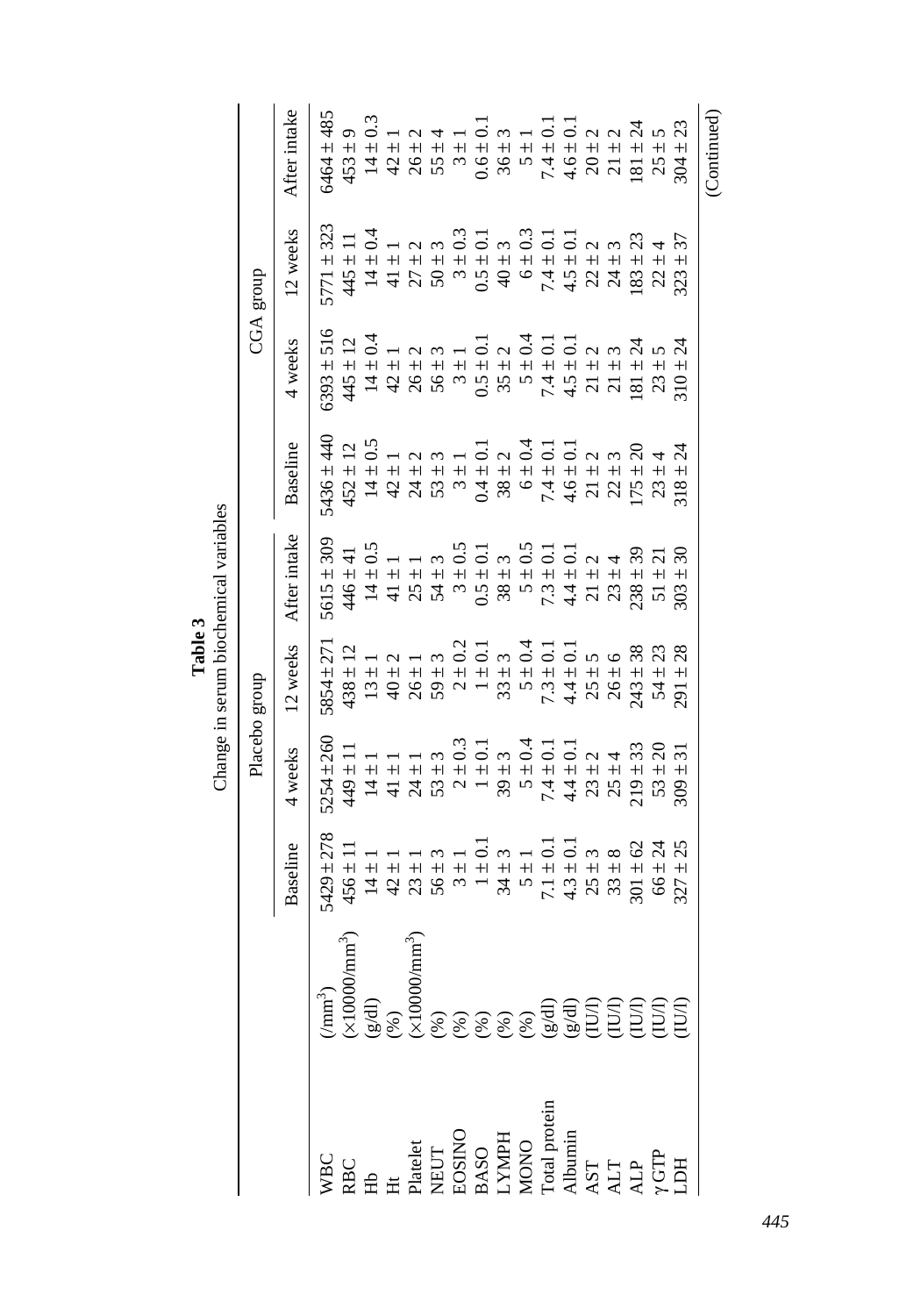Table 3<br>(continued) (continued)

|                            |                                                                |                                                                                     | Placebo group                                                                                                                                              |                                                                        |                                                                             |                                                                                                                                                               |                                                                            | CGA group                                                                                                                                                                                                                                                                                                             |                                                |
|----------------------------|----------------------------------------------------------------|-------------------------------------------------------------------------------------|------------------------------------------------------------------------------------------------------------------------------------------------------------|------------------------------------------------------------------------|-----------------------------------------------------------------------------|---------------------------------------------------------------------------------------------------------------------------------------------------------------|----------------------------------------------------------------------------|-----------------------------------------------------------------------------------------------------------------------------------------------------------------------------------------------------------------------------------------------------------------------------------------------------------------------|------------------------------------------------|
|                            |                                                                | Baseline                                                                            | 4 weeks                                                                                                                                                    | 12 weeks                                                               | After intake                                                                | Baseline                                                                                                                                                      | 4 weeks                                                                    | 12 weeks                                                                                                                                                                                                                                                                                                              | After intake                                   |
| Bood urea nitrogen (mg/dl) |                                                                | $\frac{1}{1}$<br>$\overline{91}$                                                    | $\frac{1}{1}$                                                                                                                                              | $\frac{1}{1}$                                                          | $\frac{1}{1}$<br>$\vec{a}$                                                  | $\frac{1}{1}$                                                                                                                                                 | $+$                                                                        |                                                                                                                                                                                                                                                                                                                       | $\frac{1}{1}$                                  |
| Treatinine                 |                                                                | $\frac{1}{2}$<br>0.7                                                                | $-10+$<br>$\frac{14}{0.7}$                                                                                                                                 | $\overline{\circ}$<br>$+$<br>$14$ 0.7                                  | $\pm 0.1$<br>0.7                                                            | ± 0.04<br>$\frac{13}{0.7}$                                                                                                                                    | $\pm 0.03$<br>$\frac{13}{0.7}$                                             | $\begin{array}{cccc} 12 \pm 1 & 1 \\ 0.7 \pm 0.04 & 0.3 \\ 0.7 \pm 0.3 & 0.5 \\ 142 \pm 0.5 & 0.1 \\ 142 \pm 0.1 & 1 \\ 143 \pm 0.1 & 1 \\ 144 \pm 0.1 & 1 \\ 145 \pm 0.1 & 1 \\ 146 \pm 0.1 & 1 \\ 156 \pm 0.1 & 1 \\ 166 \pm 0.1 & 1 \\ 177 \pm 0.1 & 1 \\ 188 \pm 0.1 & 1 \\ 191 \pm 7 & 1 \\ 111 \pm 7 & 1 \\ 11$ | ±0.04                                          |
| $\tilde{\rm z}$            |                                                                | $-50.5$<br>$\frac{142}{103}$                                                        |                                                                                                                                                            | $\overline{0.5}$<br>$+1$<br>$\frac{141}{103}$                          | $\frac{1}{+1}$<br>$\frac{141}{2}$                                           | $\pm 0.5$                                                                                                                                                     | $-0.6$                                                                     |                                                                                                                                                                                                                                                                                                                       | $\pm\,0.5$                                     |
|                            | (mg/dl)<br>(mEq/l)<br>(mEq/l)<br>(mEq/l)                       | $\frac{1}{1}$                                                                       | $\begin{array}{c} 141 \pm 1 \\ 103 \pm 1 \\ 103 \pm 0.1 \\ 4.3 \pm 0.1 \\ 9.2 \pm 0.2 \\ 3.6 \pm 10 \\ 208 \pm 10 \\ 208 \pm 10 \\ 112 \pm 10 \end{array}$ | $\frac{1}{1}$                                                          | $\frac{1}{1}$                                                               | $\begin{array}{c} 143 \pm 0.5 \\ 103 \pm 0.5 \\ 3.8 \pm 0.1 \\ 9.4 \pm 0.2 \\ 3.4 \pm 0.2 \\ 104 \pm 10 \\ 104 \pm 10 \\ 104 \pm 10 \\ 108 \pm 7 \end{array}$ | $\frac{1}{1}$<br>$142$<br>$103$<br>$49$<br>$56$<br>$109$<br>$109$<br>$109$ |                                                                                                                                                                                                                                                                                                                       | $\frac{1}{1}$                                  |
|                            |                                                                |                                                                                     |                                                                                                                                                            |                                                                        | $4.4 \pm 0.1$                                                               |                                                                                                                                                               | $\pm$ 0.1                                                                  |                                                                                                                                                                                                                                                                                                                       |                                                |
| ಗೆ                         |                                                                |                                                                                     |                                                                                                                                                            |                                                                        | $\pm 0.1$                                                                   |                                                                                                                                                               |                                                                            |                                                                                                                                                                                                                                                                                                                       |                                                |
|                            | $\begin{pmatrix} mg/dl \\ mg/dl \end{pmatrix}$                 |                                                                                     |                                                                                                                                                            |                                                                        | $\pm 0.1$                                                                   |                                                                                                                                                               |                                                                            |                                                                                                                                                                                                                                                                                                                       |                                                |
| <b>holesterol</b>          | (mg/dl)                                                        | $4.2 \pm 0.1$<br>$9.2 \pm 0.2$<br>$3.9 \pm 0.2$<br>$11$<br>$96 \pm 9$<br>$61 \pm 6$ |                                                                                                                                                            | $\frac{4}{3}$ $\frac{1}{3}$ $\frac{3}{3}$ $\frac{3}{8}$ $\frac{1}{10}$ | $\begin{array}{c} + & 12 \\ + & 11 \end{array}$<br>9.2<br>3.5<br>206<br>113 |                                                                                                                                                               | $-1$<br>$-1$<br>$-1$<br>$-1$<br>$+1$<br>$+1$<br>$+1$<br>$+1$               |                                                                                                                                                                                                                                                                                                                       |                                                |
| DL-Cholesterol             | (mg/dl)                                                        |                                                                                     |                                                                                                                                                            |                                                                        |                                                                             |                                                                                                                                                               |                                                                            |                                                                                                                                                                                                                                                                                                                       |                                                |
| IDL-Cholesterol            | (mg/dl)                                                        | $67368$<br>+ + + + +                                                                | $\overline{r}$<br>$70 \pm$                                                                                                                                 | $\overline{\phantom{0}}$<br>$+$<br>$\mathcal{Q}$                       | $\frac{1}{4}$<br>$\sqrt{2}$                                                 | $55 \pm 4$                                                                                                                                                    | $+5$<br>$+20$<br>57                                                        | $5 + 5$<br>$+ + 27$<br>$+ + 6$<br>$-5$<br>$-5$<br>$-5$                                                                                                                                                                                                                                                                | $\begin{array}{c} +5 \\ +21 \end{array}$<br>59 |
| Iriglyceride<br>Uric acid  | (mg/dl)                                                        | $\overline{37}$                                                                     | $\overline{109}$                                                                                                                                           | $\frac{4}{6}$<br>$+$<br>133                                            | $-140$<br>122                                                               | $140 \pm 19$<br>$5.2 \pm 0.5$                                                                                                                                 | <b>32</b>                                                                  | $56 + 144 + 57 + 57$                                                                                                                                                                                                                                                                                                  | <b>33</b>                                      |
|                            | (mg/dl)                                                        | 4.7                                                                                 | $+ 23$<br>$+ 0.5$<br>4.7                                                                                                                                   | $\ddot{\circ}$<br>$+1$<br>4.2                                          | $\pm 0.4$<br>$\ddot{4}$                                                     |                                                                                                                                                               | $\pm 0.4$<br>5.5                                                           |                                                                                                                                                                                                                                                                                                                       | $\pm 0.5$<br>5.3                               |
| lood sugar                 | $\left( \mathrm{m} \mathrm{g} / \mathrm{d} \mathrm{l} \right)$ | 109                                                                                 | $\mathbf{v}$<br>$+$<br>$\mathcal{S}$                                                                                                                       | $\pm$<br>10                                                            | $\overline{ }$<br>$+1$<br>$\mathfrak{S}$                                    | $\frac{1}{2}$<br>89                                                                                                                                           | 3<br>$+$<br>$\overline{5}$                                                 | $\infty$                                                                                                                                                                                                                                                                                                              | $\frac{1}{2}$<br>57                            |
|                            |                                                                |                                                                                     |                                                                                                                                                            |                                                                        |                                                                             |                                                                                                                                                               |                                                                            |                                                                                                                                                                                                                                                                                                                       |                                                |

Each value represents the mean  $\pm$  SE (n = 14). Each value represents the mean  $\pm$  SE (n = 14).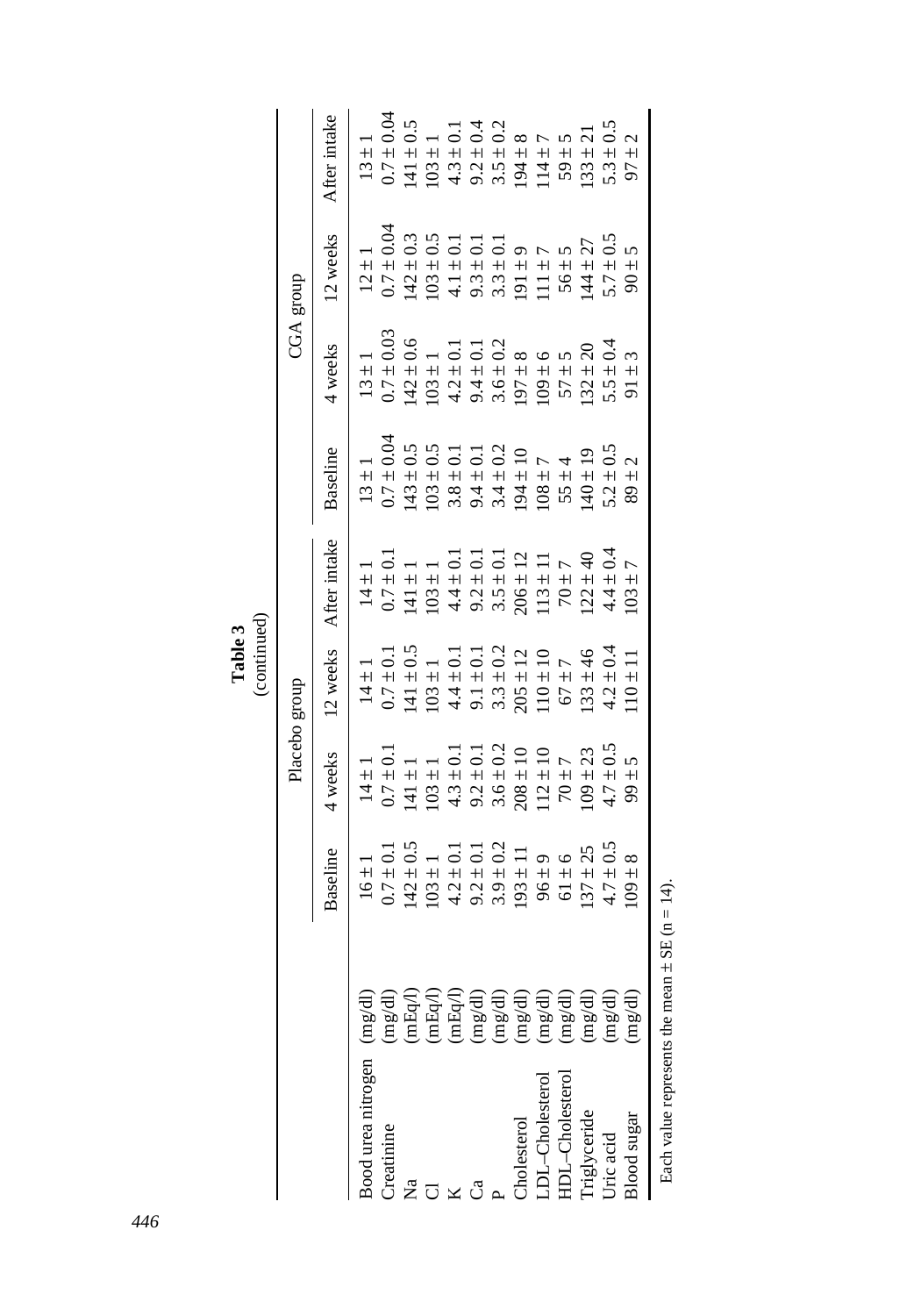

**Figure 3.** Changes in serum mineral: **▲**, placebo group; ●, CGA group. Each value represents the mean  $\pm$  SE (n=14).

hypertension. No rebound phenomena of BP was observed during the two-week period following CGA ingestion, and there were no apparent side effects. The ingestion of CGA is reported to decrease serum minerals in rats due to its metal-binding phenolic structure (20, 21). There was no change, however, in serum iron, magnesium, copper, zinc, or vitamin B1 in the present study.

Olthof et al. reported that CGA might be partly responsible for elevated homocysteine concentrations, a risk factor for cardiovascular disease, in coffee drinkers (22). In their experiments, they used 2 g CGA/day, an amount approximately 14 times higher than that in the present study. Also, the time interval of their experiment was 1 week, while ours lasted for 12 weeks. The acute ingestion of higher levels of CGA over the short term might be responsible for the potential risk for cardiovascular disease in humans.

## *Difference between GCE and Roast Coffee*

Coffee beverages are a main source of CGA (3). CGA are also called roasted coffee extract, as CGA are usually extracted from roasted coffee beans. Many studies focus on the association between BP and coffee consumption (23–25). The role of coffee in the development of hypertension is controversial: not only is coffee drinking linked to both elevated and reduced BP, but it is also reported to have no effect on BP at all (23–25). Corti et al. (26) suggested that the inconsistencies might be partially attributed to methodologic differences and the failure to control for confounding variables, including baseline BP, smoking habit, sex differences, dietary and alcohol intake, stress, and obesity, as well as inaccurate determinations of daily coffee and caffeine intake. The present study demonstrated the hypotensive effects of GCE, which is manufactured without the roasting process. The differences in the hypotensive effects of the present and previous studies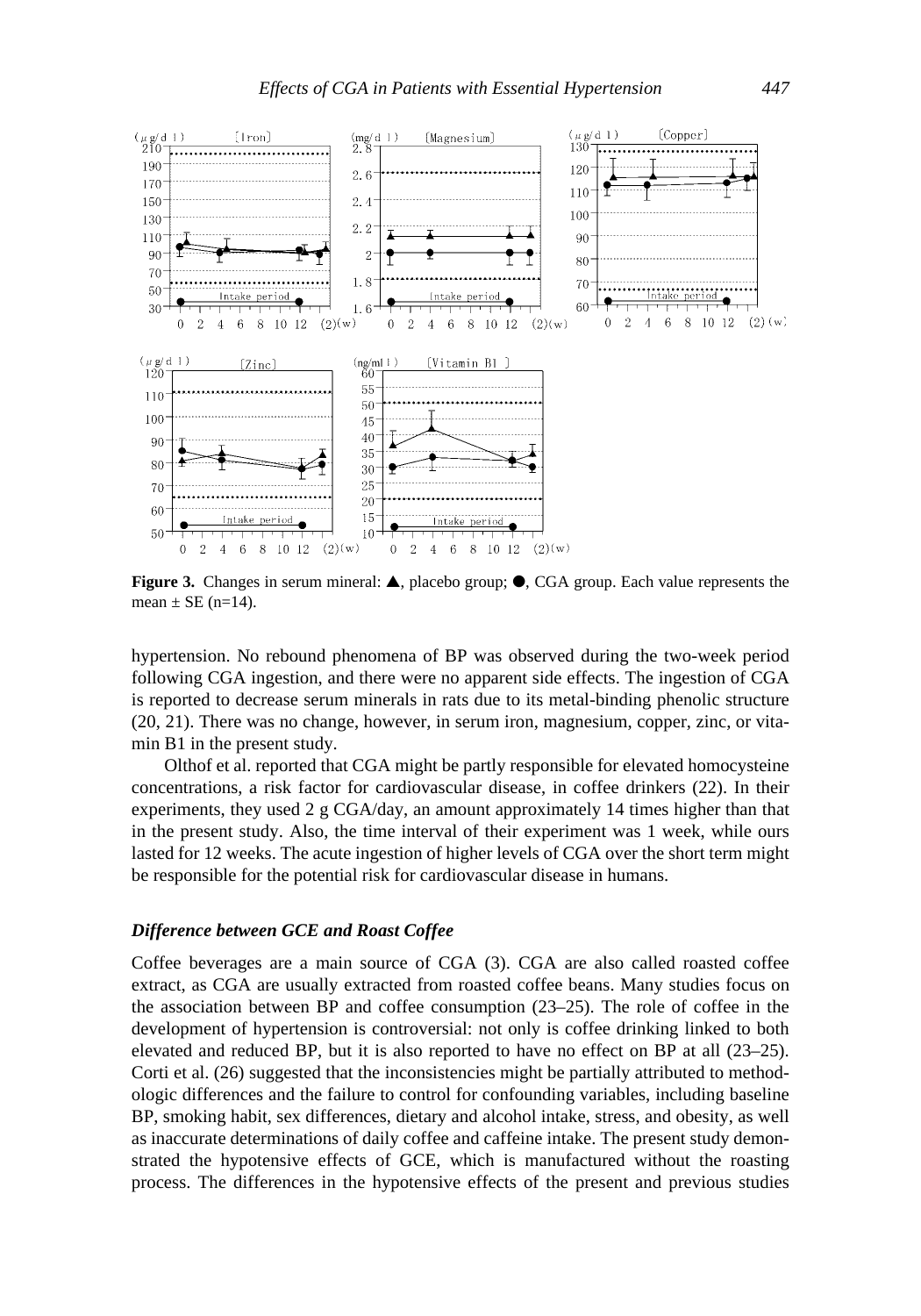might also be due to differences in the coffee roasting methods. Clifford (27) reported that CGA might undergo severe structural changes, such as hydrolysis or polymerization, when heated to a high level. These changes might lead to a significantly different product/ activity profile. Typical compositional changes in coffee beans during roasting include the degradation of trigonelline, loss of proteins, loss of carbohydrates, formation of melanoidin, and degradation of CGA (7). It is possible that some components of coffee beans that might affect BP are generated or lost, resulting in the loss of hypotensive effects from roasted coffee extract.

The present study is remarkable in terms of focusing on the biologically active materials in green coffee rather than roasted coffee. Thus, the profound effects of these materials could be more easily clarified as they were not altered by the degradation or formation of any material in the coffee beans nor by any structural changes during roasting. In conclusion, the data in the present study demonstrated the hypotensive effect and dietary safety of CGA from GCE in patients with mild hypertension.

#### **References**

- 1. Hata Y, Yamamoto M, Ohni M, Nakajima K, Nakamura Y, Takano T. A placebo-controlled study of the effect of sour milk on blood pressure in hypertensive subjects. Am J Clin Nutr 1996; 64:767–771.
- 2. Kawasaki T, Seki E, Osajima K, Yoshida M, Asada K, Matsui T, Osajima Y. Antihypertensive effect of valyl-tyrosine, a short chain peptide derived from sardine muscle hydrolyzate, on mild essential hypertensive subjects. J Hum Hypertens 2000; 14:519–523.
- 3. Scalbert A, Williamson G. Dietary intake and bioavailability of polyphenols. J Nutr 2000; 13:2073S–2085S.
- 4. Tijburg LBM, Mattern T, Folts JD, Weisgerber UM, Katan MB. Tea flavonoids and cardiovascular diseases: a review. Crit Rev Food Sci Nutr 1997; 37:771–785.
- 5. Adlercreutz H, Mazur W. Phyto-oestrogens and Western diseases. Ann Med 1997; 29:95–120.
- 6. Clifford MN. Chlorogenic acids and other cinnamates: nature, occurrence and dietary burden. J Sci Food Agric 1999; 79:362–372.
- 7. Flament I, Bessiere-Thomas Y. Coffee Flavor Chemistry. John Wiley & Sons, Ltd: West Sussex, U.K., 2002.
- 8. Suzuki A, Kagawa D, Ochiai R, Tokimitsu I, Saito I. Green coffee bean extract and its metabolites have a hypotensive effect in spontaneously hypertensive rats. Hypertens Res 2002; 25:99–107.
- 9. Olthof MR, Hollman PCH, Buijsman MNCP, Amelsvorrt JMMV, Katan MB. Chlorogenic acid, quercetin-3-rutinoside and black tea phenols are extensively metabolized in humans. J Nutr 2003; 133:1806–1814.
- 10. Suzuki A, Kagawa D, Fujii A, Ochiai R, Tokimitsu I, Saito I. Short- and long-term effects of ferulic acid on blood pressure in spontaneously hypertensive rats. Am J Hypertens 2002; 15:351–357.
- 11. Saito I, Tsuchida T, Watanabe T, Arai Y, Mitsui Y, Okawa W, Kajihara Y. Effect of coffee bean extract in essential hypertension. Jpn J Med Pharm Sci 2002; 47:67–74.
- 12. Somers MJ, Mavromatis K, Galis ZS, Harrison DG. Vascular superoxide production and vasomotor function in hypertension induced by deoxycorticosterone acetate-salt. Circulation 2000; 101:1722–1728.
- 13. Prabha PS, Das UN, Koratkar R, Sagar PS, Ramesh G. Free radical generation, lipid peroxidation and essential fatty acids in uncontrolled essential hypertension. Prostaglandins Leukot Essent Fatty Acids 1990; 41:27–33.
- 14. Gail DT, Zhang W, Victor RG. Nitric oxide deficiency as a cause of clinical hypertension: promising new drug targets for refactory hypertension. JAMA 2001; 285:2055–2057.